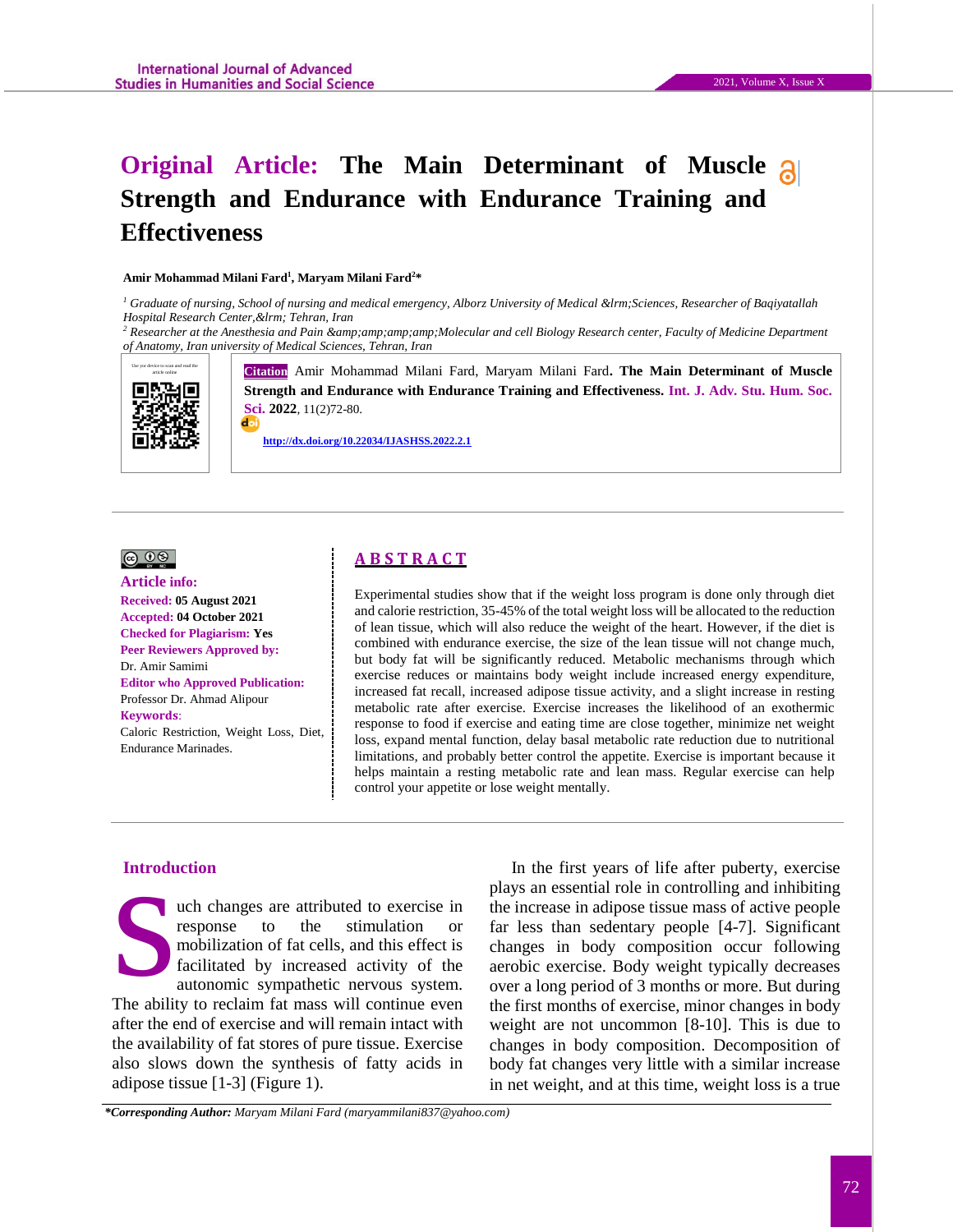#### **International Journal of Advanced Studies in Humanities and Social Science**

reflection of body fat changes [11-13]. The number of training sessions is a determining factor in changing body composition. Exercising for 3 and 4 days a week leads to significant changes in body composition. While the effect size of programs with a frequency of 2 days a week is very small [14-16]. It is possible to estimate a certain threshold for the minimum amount of energy expenditure in each exercise of daily or weekly exercise or for the duration and intensity of work, which causes major changes in net weight and fat mass. Increasing the number and size of mitochondria is probably the best adaptation of muscular endurance to endurance training [17-19]. After endurance training, the size and volume of the mitochondria increase, increasing the cross-sectional area of the mitochondria exposed to the cytosol. Increasing the volume of mitochondria increases the concentration of mitochondrial enzymes such as TCA and betaoxidation cycle enzymes [20-22]. The electron transfer chain is coupled to ADP phosphorylation, increasing the cell concentrations of electroncontaining molecules containing the electron

transfer chain. It should be noted that increasing the concentration of the enzyme is proportional to its activity [23-25]. As a result, increasing the volume of mitochondria increases the ability of a skeletal muscle to maximize oxygen consumption. Endurance training increases plasma volume and thus blood volume, thereby increasing blood flow back to the heart, and increasing end-diastolic volume [26-28]. This effect will increase the contractile force of the heart during cardiac systole due to the Frank-Starling law of the heart and due to the stretching of the muscle fibers of the ventricular wall and the reaching of the sarcomeres to their normal length (2.2 μm) [29-31]. Endurance exercise causes the ventricular cavities of the heart to become larger and the free walls of the ventricles to increase proportionally [32-34]. Because with the increase in blood volume and the return of venous blood, the number of cardiac arrests increases, due to the increase in the volume of the diastolic end of the ventricles. As the heart works harder, it will become hypertrophic and expand in its ventricular cavities (Figure 2) [35-37].





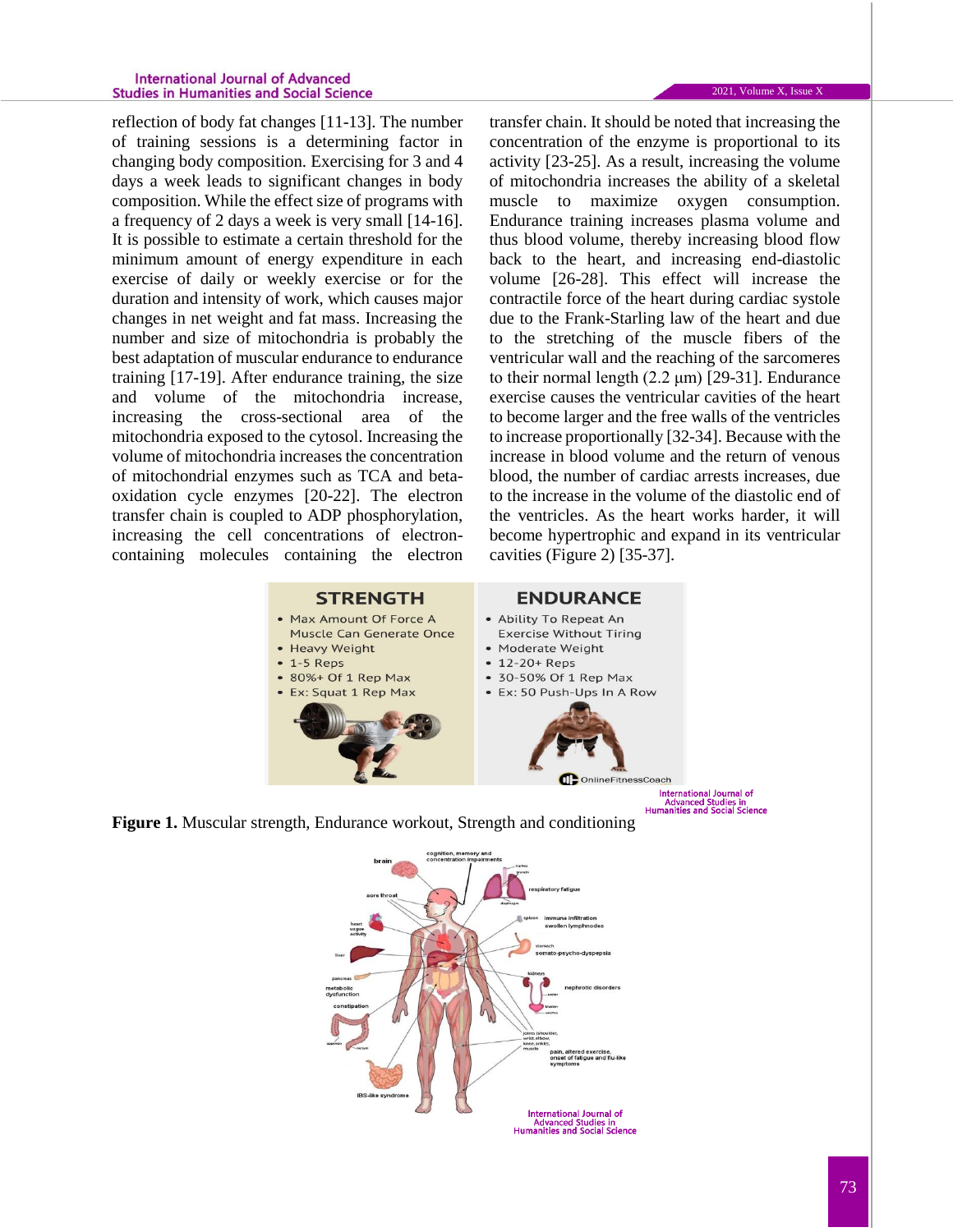# **Figure 2.** Chronic fatigue syndrome

## **The Effect of Endurance Training on Blood Pressure**

Although the role of regular exercise in improving hypertensive conditions is not yet clear, it is concluded that an aerobic program can reduce systolic and diastolic blood pressure to a moderate extent. Such a result was obtained with subjects with normal blood pressure and hypertension at rest [38-40]. A decrease in mean arterial pressure has also been observed during sub-maximal exercise in healthy middle-aged men after endurance exercise [41-43].

Hogberg and Sales (2018) reported that in most research findings, exercise significantly has reduced systolic blood pressure and in other studies it has significantly reduced diastolic blood pressure, rest in patients with basal hypertension [44-46]. For example, the mean systolic blood pressure dropped to 153 mm Hg before exercise and to 142 mm Hg during the recovery period. On the other hand, throughout the training period, the diastolic pressure decreased from 94 to 86. Of course, part of this drop in blood pressure has coincided with a simultaneous decrease in body weight [47-49].

In people with normal blood pressure, regular endurance exercise has been shown to have a protective effect against the spread of high blood pressure later in life. The mechanisms involved in explaining the changes in blood pressure resulting from regular aerobic exercise are not very clear [50]. However, factors such as decreased sympathetic nerve tone during relaxation (decreased sensitivity of pressure receptors), changes in myogenic structures and tone, and decreased cardiac output have been shown to lower systolic blood pressure. There is ample evidence that endurance exercise reduces endurance cardiac output and peripheral vascular resistance in people with hypertension [51]. Decreased peripheral vascular resistance may be due to decreased light concentrations of epinephrine or changes in renal

function due to exercise. On the other hand, the reason for lowering blood pressure due to endurance training can be the reduction of Catecholamines produced due to exercise [52-54]. This reaction contributes to the reduction of environmental resistance to blood flow and consequent lowering of blood pressure. Exercise can also facilitate the excretion of sodium from the kidneys, thereby reducing fluid volume and blood pressure [55-57]. Numerous studies have shown that regular exercise reduces Baroreflex control, reduces sympathetic nerve traffic, and thus lowers blood pressure [58-60]. During low- to moderateintensity exercise (50-50% of maximum heart rate), there is an effect on diastolic blood pressure, which is likely to occur in low-intensity exercise before high working pressure leads to a significant increase. In the cardiac output, a decrease in total peripheral vascular resistance occurs, leading to a decrease in blood pressure [61-63]. Losing body fat is probably the key to losing weight. But this relationship is not necessary [64-66]. Because in the study of the treatment of hypertensive patients with exercise, patients who have lost weight have shown a reduction in blood pressure, and not all patients who have had a definite reduction in blood pressure have also lost weight [67-69]. The relaxation response, characterized by hypotension after exercise, is another possible mechanism. Blood pressure is regulated by a complex interaction between neurological, endocrine, renal, cardiovascular, and behavioral functions. Cardiovascular factors such as cardiac output and peripheral vascular resistance are the main determinants of blood pressure [70-72]. Cardiovascular control of blood pressure is primarily performed by neural regulation. This is followed by endocrine regulation and renal and behavioral factors. This response is important because neural regulation must intervene rapidly when hypertensive disorders carry the risk of immediate systemic changes in systemic blood pressure (Figure 3) [73].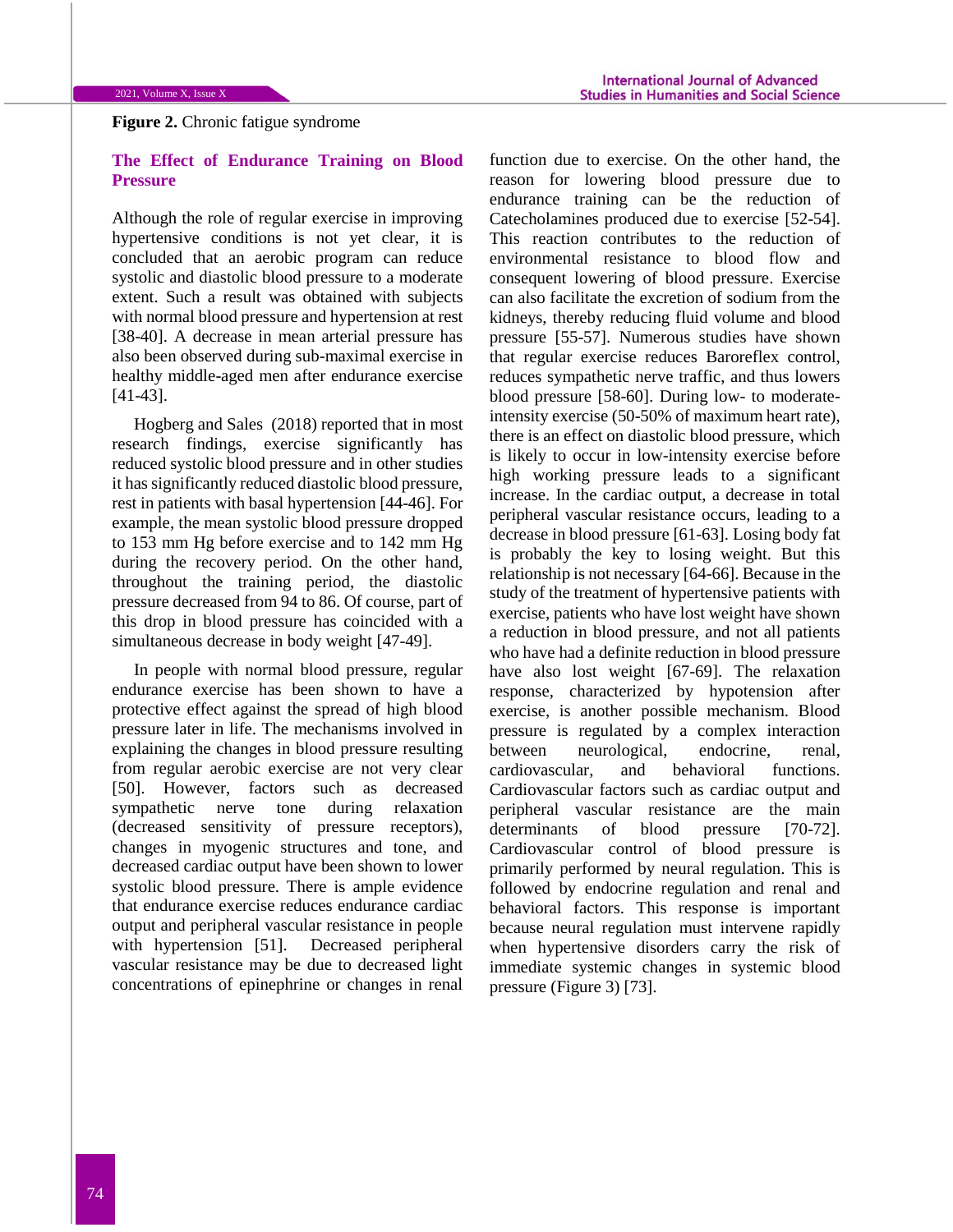

**Figure 3.** Maximizing Cellular Adaptation to Endurance Exercise in Skeletal Muscle

#### **The Effect of Endurance Training on Heart Rate**

Heart rate is one of the simplest and most alarming variables of the cardiovascular system. Endurance training reduces heart rate during rest. In normal healthy people who do not exercise, the resting heart rate may reach 60-100 beats per minute or more. Resting heart rate can be reduced to 35 beats or less with endurance training [74]. As a result, trained people are known to have a lower heart rate at rest and non-trained people are known to have a higher resting heart rate. If the inactive person has a resting heart rate of 80 beats per minute, in the first few weeks, for each week of exercise, his or her heart rate will decrease by approximately one beat per minute. Therefore, after ten weeks of moderate-intensity endurance training, the resting heart rate decreases from 80 to 70 beats per minute [75]. The exact mechanism of this reduction is not known. However, exercise seems to increase the activity of the parasympathetic nerve and on the other hand reduces the activity of the sympathetic nerve. Exercise creates an imbalance between the tonic activity of sympathetic and Neurosympathetic neurons in favor of greater vagal dominance. This is mainly due to an increase in parasympathetic activity and perhaps a decrease in sympathetic drainage. In addition, exercise may also reduce the intrinsic rate of stimulation of the S-A node. Such adaptations result from decreased heart rate, which is often seen in fully trained endurance athletes or inactive individuals following aerobic exercise [76- 78]. The slowness of resting heart rate as a result of exercise is likely to consist of two main components:

a) Slow reduction of the intrinsic rate of Atrioventricular, node S-A. This in turn may be related to the increase in the amount of acetylcholine (a parasympathetic nerve transmitter) seen in the atrial tissue after exercise, as well as a

decrease in the sensitivity of the ventricular tissue to Catecholamines, which are a group of chemicals including parasympathetic neurotransmitters, epinephrine, and light epinephrine [79].

b) Increased parasympathetic influence (Vagi) on the amount of productivity as a result of decreased sympathetic activity. In other words, it is thought that the increase in parasympathetic effect compared to the main decrease in sympathetic nervous system activity resulting from exercise in degree. The second is important.

## **Respiratory Adaptations with Endurance Training**

Recognizing the structural adaptations of the lungs of a young adult is more difficult than endurance training. In general, lung volumes and capacities change slightly as a result of exercise. Vital capacity, i.e. the amount of air that can be expelled from the lungs after a deep breath, increases slightly. The remaining volume, i.e. the amount of air that cannot leave the lungs, is slightly reduced. The changes in these two volumes may be related. The total capacity of the lung remains essentially unchanged. After the endurance program, the resting volume does not change, but increases maximally during the performance of sports exercises. Endurance training reduces resting breathing rate, which is probably a reflection of the greater lung function resulting from exercise and may increase with maximal exercise. Also, athletes with adequate endurance training have a wider capillary contact surface with more pulmonary capacity and as a result have more gas exchange capacity at rest and exercise. However, research has shown that animals exposed to hypoxia develop about 20% more lung volumes than other animals. The increase in pulmonary volume appears to be mainly due to the enlargement of the existing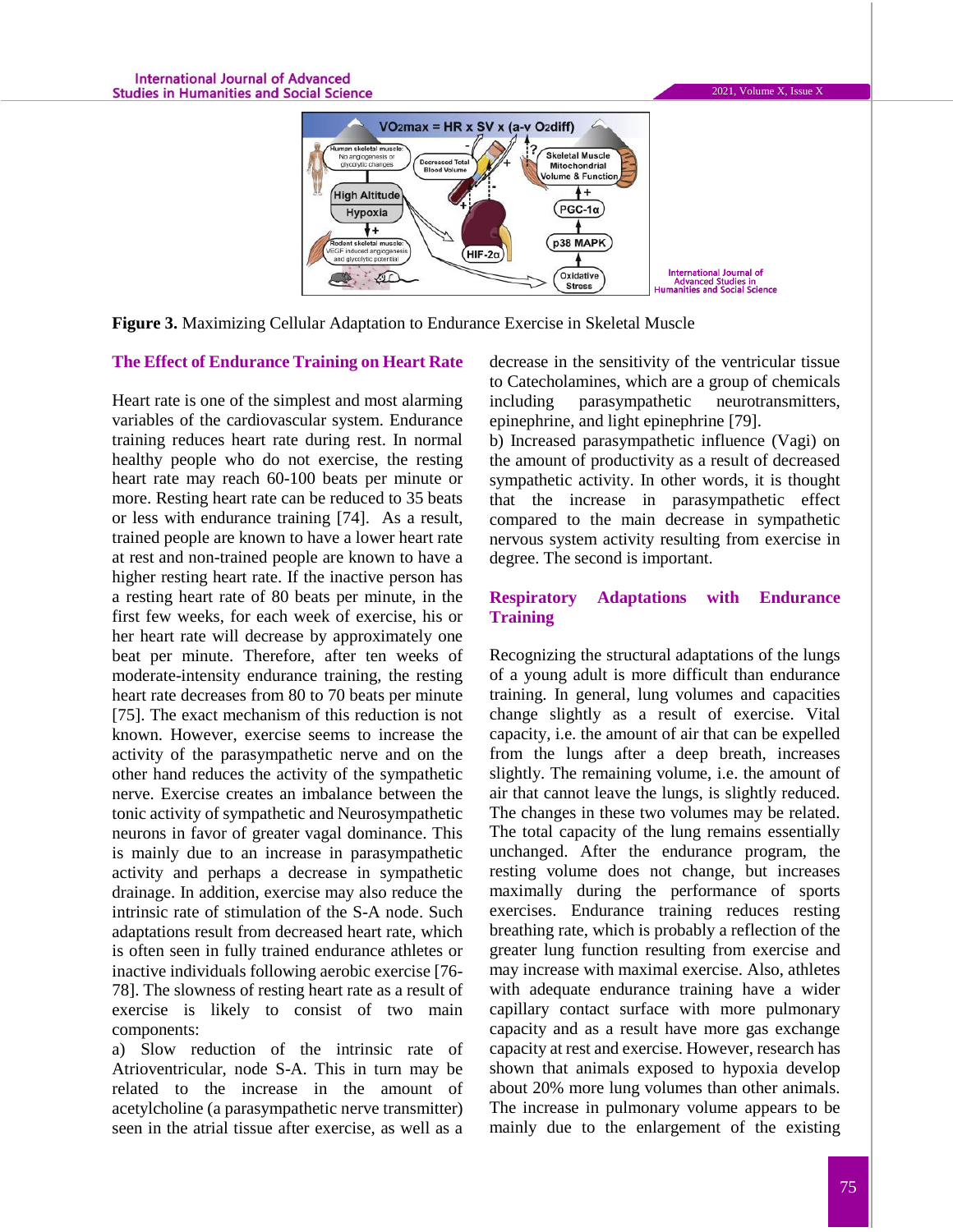pulmonary vesicles. There have been reports of exercise causing dilatation of the pulmonary vesicles. It has also been reported that the bubble walls become thicker due to cell proliferation and consequently, the number of pulmonary bubbles increases. The changes that occur in the lungs as a result of exercise are gradual and occur over 4-6 weeks, leading to greater ventilation efficiency. More ventilation efficiency means that the amount of ventilated air at the same level of oxygen consumption is less than non-athletes. Because the cost of ventilation oxygen increases significantly with increasing ventilation, higher ventilation efficiency, especially during prolonged activity, will result in less oxygen distribution in the respiratory muscles and more oxygen in the active striated muscles [80].

The inability to predict the athletic performance of healthy individuals was obtained through practical lung parameters in large groups of adolescent girls and boys. When lung volume and capacity matched body size, no significant relationship was observed between lung function and different running functions, including endurance. In the study of marathon runners, there was no difference between values related to practical lung parameters such as vital capacity with pressure, total lung capacity, the volume of exhalation with pressure and its percentage, maximum voluntary ventilation, current volume, and respiratory rate. Athletes and inactive people were not the same sizes. When differences in body size are noted, there is no association between maximal oxygen consumption and vital capacity or maximal ventilation volume in healthy untrained subjects. It seems that the natural capacity of pulmonary ventilation does not limit exercise performance. Larger-than-normal lung volumes and respiratory capacity are usually attributed to differences in hereditary traits and may indicate stronger respiratory muscles as a result of special exercise. It has been well established that maximal voluntary ventilation can be increased by exercise, and it is not really surprising to see values of about 200-250 liters per minute for highly trained athletes, which is why they are able to move quickly [81].

**The Effect of Endurance Training on Creatine Phosphate Reserves**

Human muscle Phosphagen stores consist of approximately 15 mmol/kg (of muscle fresh weight), phosphocreatine, and 4.5 mmol/kg adenosine triphosphate (ATP), which is a very limited energy source. The usefulness of this device is its speed of operation and reconstruction. In general, Phosphagen stores in fast-twitch fibers are slightly richer than in slow-twitch fibers. Muscle Creatine phosphate stores are not as compatible with exercise as other energy stores, but any additional increase in Creatine phosphate stores can significantly increase exercise performance and strenuous exercise. It has been suggested that there is a type of Creatine phosphate metabolism and Creatine itself is a stimulus for improving Vo2 in exercise. The importance of the Phosphagen apparatus can be seen in powerful movements, rapid beginnings of speed champions, soccer players, high jumpers, weightlifters, and similar activities that take only a few seconds to complete. Without this device, fast and powerful movements will not take place, because these activities require rapid storage of ATP energy instead of large amounts of ATP energy. This device represents the fastest and most accessible source of muscle ATP. Because it does not depend on a series of long reactions, it does not depend on the transfer of respiratory oxygen to active muscles, and both ATP and PC are stored directly in muscle contractile proteins. Long-term endurance exercise mainly uses skeletal muscle Creatine phosphate to transport phosphate molecules from mitochondria to contractile proteins [82-84]. The resulting Creatine is then regenerated in the mitochondria to be reused. But the usefulness of such a shift in endurance sports seems to be small. The reduction and depletion of the Phosphagen apparatus for certain tasks are less in endurance trainees than in beginners. In addition, the amount of ATP and CP increases with endurance training in the muscles. Information on the short-term adaptations of Creatine phosphate during increased exercise shows that Creatine phosphate stores do not decrease at training intensities equal to or less than  $60\%$  max vo<sub>2</sub>. This amount of exercise intensity does not stimulate the increase of Creatine phosphate reserves. In fatigue, the pattern of Phosphagen depletion is the same for endurance exercise that lasts between 2-20 minutes [85-87]. Phosphagen depletion during intermittent endurance exercise is greater than in continuous endurance exercise. In addition, the depletion of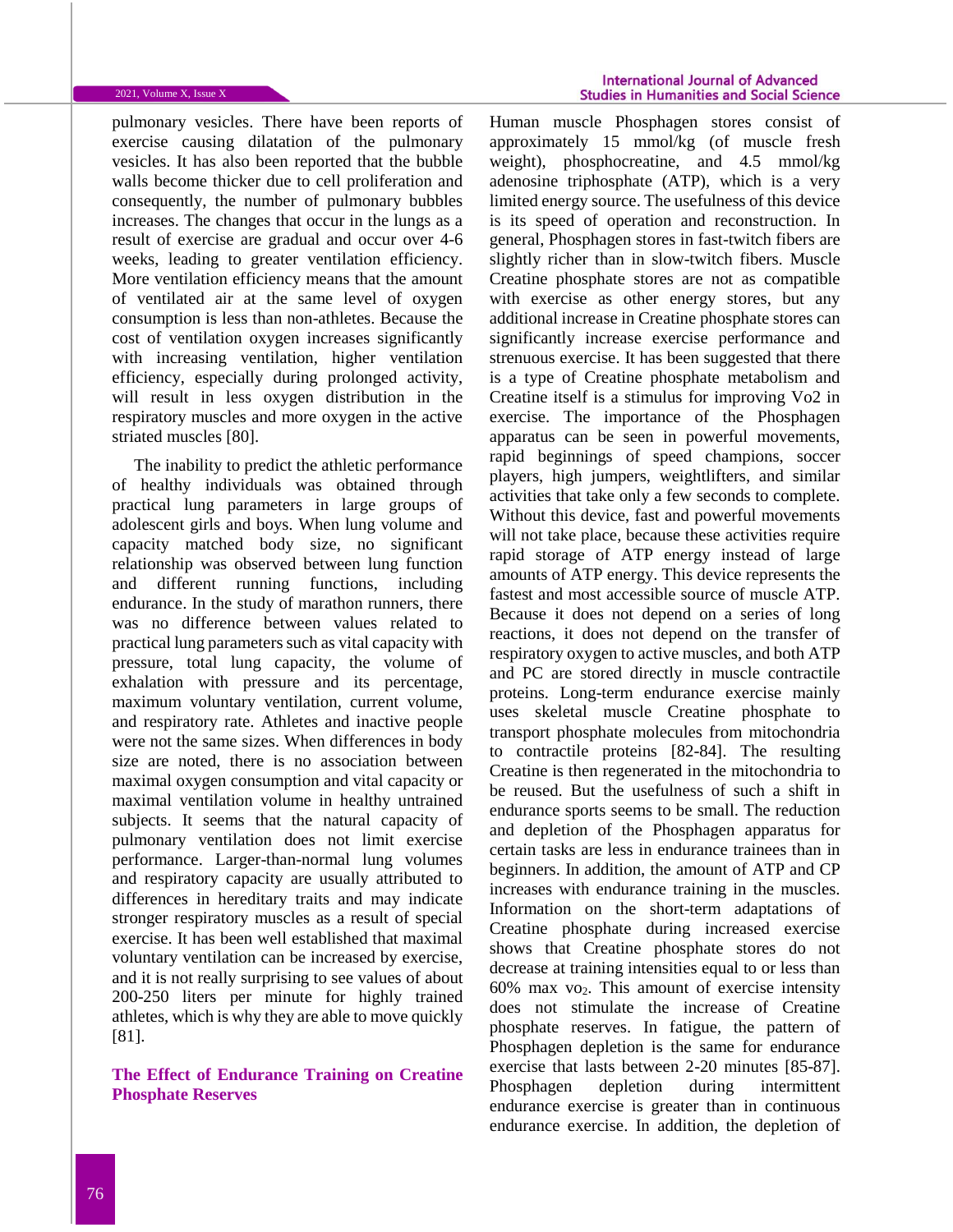#### **International Journal of Advanced Studies in Humanities and Social Science**

Creatine phosphate in the initial minutes of endurance work is below its maximum at its maximum [88]. The decrease in CP is relatively greater than the decrease in ATP. It is sometimes seen that CP is depleted by up to 60% during exercise, but there is still no change in ATP. This is because CP is used for the rapid regeneration of ATP. Phosphagen depletion is variable and heterogeneous among FT species [89].

## **Conclusion**

The main factor that determines the strength and power of the muscles is their size or, more scientifically, the cross-sectional area of the muscle itself. Nearly 50% of the observed changes and inequalities between the muscle strength of different individuals can be justified and defined on the basis of different and unequal sizes and crosssectional areas of their muscles. Aerobic activities such as jogging and endurance cycling are largely dependent on slow-twitch activity. In response to exercise-induced stimuli, these fibers become 7- 22% larger than fast-twitch fibers. Prolonged endurance training leads to muscle mass and is almost always associated with a capillary increase in the striated muscle. In addition, research has shown that in heroes, each muscle fiber is surrounded by an average of 5.9 capillaries, while in untrained individuals, it is surrounded by an average of only 4.4 capillaries. The number of capillaries surrounding each striated muscle fiber is related to two factors: The size or diameter of the muscle fiber, and the type of fiber or the number of mitochondria in each muscle fiber. The intensity of work in endurance sports can vary. The use of a wide range of intensity in endurance training can lead to different patterns of muscle fiber hypertrophy. At low intensities, the muscle does not develop hypertrophy, but the slow-twitch fibers are used gradually. When the intensity of work is absolutely increased and the time is still long, after working for 4 to 5 months, the slow-twitch muscle fibers selectively increase their mass and crosssection and suffer from sports hypertrophy. Prolonged training time in each session, without increasing the intensity of work cannot cause hypertrophy and increase the cross-sectional area of these muscle fibers although it uses slow-twitch fibers; therefore, it increases in muscle fiber mass. Hypertrophy is strongly related to exercise, not its duration. In addition, experiments performed on the

muscles of inexperienced, inexperienced, and young people show that increasing the intensity of exercise in these individuals also utilizes rapidly contracting muscle fibers. In these young people, in addition to the slow contraction fibers increase in volume and cross-section, the subgroup of rapid contractions also develops hypertrophy.

#### **References**

[1]A. Amini, H. Shahpoori Arani, M. Milani Fard, *Eurasian Journal of Science and Technology*, **2021**, *1(6)*, 421-424. **[\[Crossref\]](10.22034/jstr.2021.291347.1050), [\[Publisher\]](http://ejst.samipubco.com/article_133942.html)**

[2]A.M. Milani Fard, M. Milani Fard, *Eurasian Journal of Science and Technology*, **2021**, *1(6)*, 384-398. **[\[Crossref\]](10.22034/jstr.2021.289470.1047), [\[Publisher\]](http://ejst.samipubco.com/article_132494.html)**

[3]A. Samimi, *Advanced Journal of Chemistry-Section A*, **2021**, *4(3)*, 206-218. **[\[Crossref\]](http://dx.doi.org/10.22034/ajca.2021.277905.1248), [\[Google Scholar\]](https://scholar.google.com/citations?hl=en&user=YhvFZdcAAAAJ&view_op=list_works&sortby=pubdate), [\[Publisher\]](http://www.ajchem-a.com/article_130196.html)**

[4]A. Samimi, *International Journal of Innovation and Applied Studies*, **2012**, *1(1)*, 1-6. **[\[Google](https://scholar.google.com/citations?hl=en&user=YhvFZdcAAAAJ&view_op=list_works&sortby=pubdate)  [Scholar\]](https://scholar.google.com/citations?hl=en&user=YhvFZdcAAAAJ&view_op=list_works&sortby=pubdate), [\[Publisher\]](https://hal.archives-ouvertes.fr/hal-00771567)**

[5]A. Samimi, *International Science and Investigation journal*, **2014**, *3(1)*, 57-64. **[\[Google](https://scholar.google.com/citations?hl=en&user=YhvFZdcAAAAJ&view_op=list_works&sortby=pubdate)  [Scholar\]](https://scholar.google.com/citations?hl=en&user=YhvFZdcAAAAJ&view_op=list_works&sortby=pubdate)**

[6]A. Samimi, *Journal of Engineering in Industrial Research*, **2021**, *2(2)*, 71-76. **[\[Crossref\]](http://dx.doi.org/10.22034/jeires.2021.269282.1021), [\[Google](https://scholar.google.com/citations?hl=en&user=YhvFZdcAAAAJ&view_op=list_works&sortby=pubdate)  [Scholar\]](https://scholar.google.com/citations?hl=en&user=YhvFZdcAAAAJ&view_op=list_works&sortby=pubdate), [\[Publisher\]](http://www.jeires.com/article_129037.html)**

[7]A. Samimi, *Journal of Exploratory Studies in Law and Management*, **2020**, *7(3)*, 132-137. **[\[Google Scholar\]](https://scholar.google.com/citations?hl=en&user=YhvFZdcAAAAJ&view_op=list_works&sortby=pubdate), [\[Publisher\]](http://worldofresearches.com/ojs-2.4.4-1/index.php/CJNMS/article/view/941)**

[8]A. Samimi, *Advanced Journal of Chemistry-Section A*, **2021**, *4(3)*, 206-218. **[\[Crossref\]](10.22034/ajca.2021.277905.1248), [\[Google Scholar\]](https://scholar.google.com/citations?hl=en&user=YhvFZdcAAAAJ&view_op=list_works&sortby=pubdate), [\[Publisher\]](http://www.ajchem-a.com/article_130196.html)**

[9]A. Samimi, *Journal of Exploratory Studies in Law and Management*, **2020**, *7(3)*, 114-119. **[\[Google Scholar\]](https://scholar.google.com/citations?hl=en&user=YhvFZdcAAAAJ&view_op=list_works&sortby=pubdate), [\[Publisher\]](http://worldofresearches.com/ojs-2.4.4-1/index.php/CJNMS/issue/view/115)**

[10] A. Samimi, S Zarinabadi, *Journal of Engineering Technology*, **2016**, *5(2)*, 108-115. **[\[Google Scholar\]](https://scholar.google.com/citations?hl=en&user=YhvFZdcAAAAJ&view_op=list_works&sortby=pubdate)**

[11] A. Samimi, S. Zarinabadi, *American Journal of Engineering and Technology Research*, 2014, USA 14 (22014). **[\[Google Scholar\]](https://scholar.google.com/citations?hl=en&user=YhvFZdcAAAAJ&view_op=list_works&sortby=pubdate)**

[12] A. Samimi, *Elixir International Journal*, **2016**, *90(1)*, 37901-37906. **[\[Google Scholar\]](https://scholar.google.com/citations?hl=en&user=YhvFZdcAAAAJ&view_op=list_works&sortby=pubdate), [\[Publisher\]](https://www.elixirpublishers.com/index.php?route=articles/archives&month=January&year=2016&sort=a.title&order=DESC&page=4)**

[13] A. Samimi, *International Science and Investigation journal*, **2015**, *4(1)*, 9-20. **[\[Google](https://scholar.google.com/citations?hl=en&user=YhvFZdcAAAAJ&view_op=list_works&sortby=pubdate)  [Scholar\]](https://scholar.google.com/citations?hl=en&user=YhvFZdcAAAAJ&view_op=list_works&sortby=pubdate)**

[14] A. Samimi, *Journal of Engineering in Industrial Research*, **2021**, *2(2)*, 71-76. **[\[Crossref\]](https://dx.doi.org/10.22034/jeires.2021.269282.1021), [\[Google Scholar\]](https://scholar.google.com/citations?hl=en&user=YhvFZdcAAAAJ&view_op=list_works&sortby=pubdate), [\[Publisher\]](http://www.jeires.com/article_129037.html)**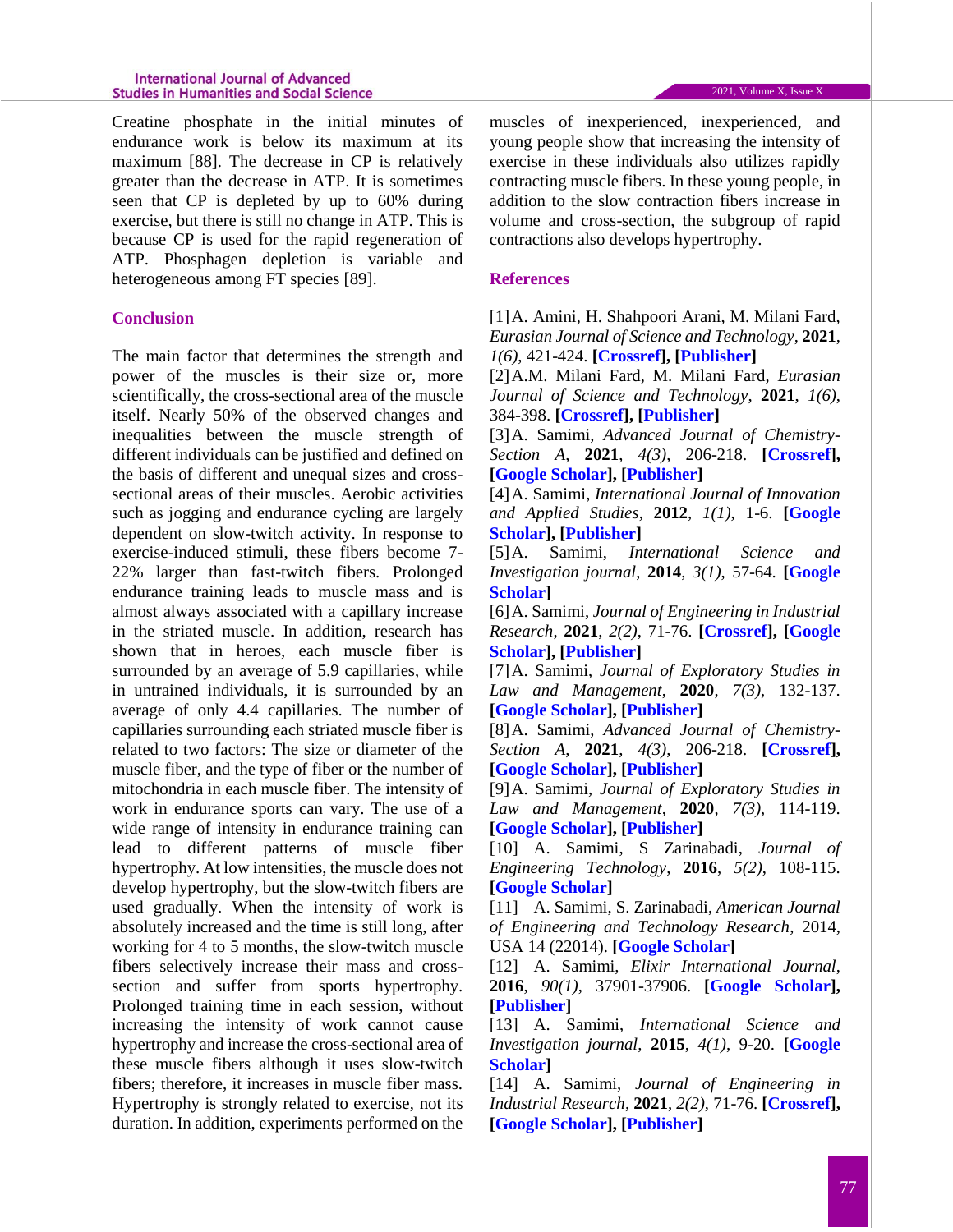[15] A. Susanabadi, M. Saleh Sadri, H. Taleby, S. Etemadi, B. Mahmoodiyeh, M. MilaniFard, *Annals of the Romanian Society for Cell Biology*, **2021**, *25(6)*, 2703-2716. **[\[Google Scholar\]](https://scholar.google.com/scholar?hl=en&as_sdt=0%2C5&q=A+Susanabadi%2C+M+Saleh+Sadri%2C+H+Taleby%2C+S+Etemadi%2C+B+Mahmoodiyeh%2C+M+MilaniFard%2C+Evaluating+the+Outcome+of+Total+Intravenous+Anesthesia+and+Single+Drug+Pharmacological+to+Prevent+Postoperative+Vomiting%3A+Systematic+Review+and+Meta-Analysis%2C+Annals+of+the+&btnG=), [\[Publisher\]](https://www.annalsofrscb.ro/index.php/journal/article/view/5896)** [16] A. Susanabadi, S. Etemadi, M. Saleh Sadri,

B. Mahmoodiyeh, H. taleby, M. Milani Fard, *Annals of the Romanian Society for Cell Biology*, **2021**, *25(6)*, 2875–2887. **[\[Google Scholar\]](https://scholar.google.com/scholar?hl=en&as_sdt=0%2C5&q=A+Susanabadi%2C+S+Etemadi%2C+M+Saleh+Sadri%2C+B+Mahmoodiyeh%2C+H+taleby%2C+Ma+MilaniFard%2C+Comparing+Transversus+Abdominis+Plane+Block+and+Wound+Infiltration+without+Liposome+Anesthetics+in+Adult+Patients%3A+Systematic+Review+and+Meta-Analysis%2C+Annals+of+the+Romani&btnG=), [\[Publisher\]](https://www.annalsofrscb.ro/index.php/journal/article/view/5916)**

[17] A. Yarahmadi, K. Kamrava, A. Shafee, M. Milanifard, M. Aghajanpour, A. Mohebbi*, Journal of Pharmaceutical Research International*, **2019**, 1- 6. **[\[Crossref\]](10.9734/jpri/2019/v31i630369), [\[Google Scholar\]](https://scholar.google.com/scholar?hl=en&as_sdt=0%2C5&q=Investigation+of+Olfactory+Function+Following+Septorhinoplasty+in+Iranian+Population+by+Rapid+Smell+Test+%28RST%29&btnG=), [\[Publisher\]](https://www.journaljpri.com/index.php/JPRI/article/view/30369)**

[18] A. Bozorgian, S. Zarinabadi, A. Samimi, *Journal of Chemical Reviews*, **2020**, *2*, 122-129. **[\[Crossref\]](https://dx.doi.org/10.33945/SAMI/JCR.2020.2.5), [\[Google Scholar\]](https://scholar.google.com/scholar?hl=en&as_sdt=0%2C5&q=+Optimization+of+Well+Production+by+Designing+a+Core+pipe+in+one+of+the+Southwest+oil+Wells+of+Iran&btnG=), [\[Publisher\]](http://www.jchemrev.com/article_103699.html)**

[19] A.M.M. Fard, M.M. Fard, *Journal of Science and Technology Research, 2021,*  $1(0)$ *,*  $\{16.7\}$ *.* 

**[\[Crossref\]](https://doi.org/10.22034/JSTR.2021.289424.1046), [\[Google Scholar\]](https://scholar.google.com/citations?user=EvCwnBMAAAAJ&hl=en), [\[Publisher\]](http://jstr.samipubco.com/article_132074.html)**

[20] A.M.M. Fard, M.M. Fard, *Journal of Science and Technology Research*, **2021**, *1(6)*, 384-398. **[\[Crossref\]](http://dx.doi.org/10.22034/jstr.2021.289470.1047), [\[Google Scholar\]](https://scholar.google.com/citations?user=EvCwnBMAAAAJ&hl=en), [\[Publisher\]](http://jstr.samipubco.com/article_132494.html)**

[21] A.M. Milani Fard, M. Milani Fard, *Eurasian Journal of Science and Technology*, **2021**, *1(5)*, 284-301. **[\[Crossref\]](https://dx.doi.org/10.22034/jstr.2021.289376.1044), [\[Publisher\]](http://ejst.samipubco.com/article_132072.html)**

[22] A. Bozorgian, *Journal of Engineering in Industrial Research*, **2020**, *1*, 1-38. **[\[Crossref\]](http://dx.doi.org/10.22034/jeires.2020.260854.1000), [\[Google Scholar\]](https://scholar.google.com/scholar?hl=en&as_sdt=0%2C5&q=Investigation+of+the+history+of+formation+of+gas+hydrates%2C+&btnG=), [\[Publisher\]](http://www.jeires.com/article_120226.html)**

[23] E. Amouzad Mahdiraji, M. Sedghi Amiri, *Journal of Engineering in Industrial Research*, **2020**, *1*, 111-122. **[\[Crossref\]](http://dx.doi.org/10.22034/jeires.2020.261386.1004), [\[Google Scholar\]](https://scholar.google.com/scholar?hl=en&as_sdt=0%2C5&q=Optimization+of+Market+Clearing+Process+in+Power+System+with+NSGA+Algorithm&btnG=), [\[Publisher\]](http://www.jeires.com/article_120273.html)**

[24] F. Elmi Sadr, Z. Abadi, N. Elmi Sadr, M. Milani Fard, *Annals of the Romanian Society for Cell Biology,* **2021**, *25*, 6839–6852. **[\[Google](https://scholar.google.com/scholar?hl=en&as_sdt=0%2C5&q=F+Elmi+Sadr%2C+Z+Abadi%2C+N+Elmi+Sadr%2C+M+Milani+Fard%2C+Annals+of+the+Romanian+Society+for+Cell+Biology&btnG=)  [Scholar\]](https://scholar.google.com/scholar?hl=en&as_sdt=0%2C5&q=F+Elmi+Sadr%2C+Z+Abadi%2C+N+Elmi+Sadr%2C+M+Milani+Fard%2C+Annals+of+the+Romanian+Society+for+Cell+Biology&btnG=), [\[Publisher\]](https://www.annalsofrscb.ro/index.php/journal/article/view/852)**

[25] F. Zabihi, M.A. Abbasi, R. Alimoradzadeh, *Annals of the Romanian Society for Cell Biology*, **2021**, *25(4)*, 2573–2579. **[\[Google Scholar\]](https://scholar.google.com/scholar?hl=en&as_sdt=0%2C5&q=F+Zabihi%2C+MA+Abbasi%2C+R+Alimoradzadeh%2C+The+Association+of+Serum+Albumin+Level+with+Cognition+and+Daily+Function+in+Patients+Undergoing+Hemodialysis%2C+Annals+of+the+Romanian+Society+for+Cell+Biology&btnG=)**

[26] F. Gharekhani Kasa, *Journal of Engineering in Industrial Research*, **2020**, *1*, 51-74. **[\[Crossref\]](http://dx.doi.org/10.22034/jeires.2020.262801.1008), [\[Google Scholar\]](https://scholar.google.com/scholar?hl=en&as_sdt=0%2C5&q=A+Study+of+the+Architectural+Design+of+Contemporary+Museums+in+Iran%2C&btnG=), [\[Publisher\]](http://www.jeires.com/article_120681.html)**

[27] F. Rebout, *Journal of Engineering in Industrial Research*, **2020**, *1*, 19-37 **[\[Crossref\]](http://dx.doi.org/10.22034/jeires.2020.262514.1006), [\[Google Scholar\]](https://scholar.google.com/scholar?hl=en&as_sdt=0%2C5&q=CFA+Performance+Evaluation%3A+a+Comprehensive+Structural+Equation+Modeling%2C+&btnG=), [\[Publisher\]](http://www.jeires.com/article_120575.html)**

[28] F. Zare Kazemabadi, A. Heydarinasab, A. Akbarzadeh, M. Ardjmand, *Artificial cells, nanomedicine, and biotechnology*, **2019**, *47*, 3222- 3230. **[\[Crossref\]](file:///E:/Dr%20Samimi/Bearbeiten/Schablone/Journal%20of%20Science%20and%20Technology%20Research/JSTR-2105-1033/10.1080/21691401.2019.1646265), [\[Google Scholar\]](https://scholar.google.com/citations?hl=en&user=3cWk2lkAAAAJ), [\[Publisher\]](http://www.ijnc.ir/article_38621.html)**

[29] F. Zare Kazemabadi, A. Heydarinasab, A. Akbarzadehkhiyavi, M. Ardjmand, Chemical Methodologies, **2021**, *5*, 135-152. **[\[Crossref\]](http://dx.doi.org/10.22034/chemm.2021.121495), [\[Google Scholar\]](https://scholar.google.com/citations?hl=en&user=3cWk2lkAAAAJ), [\[Publisher\]](http://www.ijnc.ir/article_38621.html)**

[30] H. Jahandideh, A. Yarahmadi, S. Rajaieh, A. Ostvar Shirazi, M. Milanifard, A. Yarahmadi, *Journal of Pharmaceutical Research International*, **2019**, 1-7. **[\[Crossref\]](10.9734/jpri/2019/v31i630380), [\[Google Scholar\]](https://scholar.google.com/scholar?hl=en&as_sdt=0%2C5&q=+H+Jahandideh%2C+A+Yarahmadi%2C+S+Rajaieh%2C+A+Ostvar+Shirazi%2C+M+Milanifard%2C+A+Yarahmadi%2C+Cone-beam+computed+tomography+guidance+in+functional+endoscopic+sinus+surgery%3A+a+retrospective+cohort+study%2C+Journal+of+Pharmaceutical+Research+International&btnG=), [\[Publisher\]](https://www.journaljpri.com/index.php/JPRI/article/view/30380)**

[31] M. Milani Fard, A. Amini, M. Shafie Aghol, *Eurasian Journal of Science and Technology*, **2021**, *1(6)*, 399-411. **[\[Crossref\]](http://dx.doi.org/10.22034/jstr.2021.291465.1051)**

[32] M. Milani Fard, A.M. Milani Fard, *Eurasian Journal of Science and Technology*, **2021**, *1(5)*, 365-383. **[\[Crossref\]](http://dx.doi.org/10.22034/jstr.2021.289378.1045), [\[Publisher\]](http://ejst.samipubco.com/article_132493.html)**

[33] M. Milani Fard, A.M. Milani Fard, *Eurasian Journal of Science and Technology*, **2021**, *1(5)*, 271-283. **[\[Crossref\]](http://dx.doi.org/10.22034/jstr.2021.289376.1044), [\[Publisher\]](http://ejst.samipubco.com/article_132072.html)**

[34] M. Mokhtare, R. Alimoradzadeh, S. Agah, H. Mirmiranpour, N. Khodabandehloo, *Middle East Journal of Digestive Diseases*, **2017**, *9(4)*, 228. **[\[Crossref\]](https://dx.doi.org/10.15171%2Fmejdd.2017.78), [\[Google Scholar\]](https://scholar.google.com/scholar?hl=en&as_sdt=0%2C5&q=M+Mokhtare%2C+R+Alimoradzadeh%2C+S+Agah%2C+H+Mirmiranpour%2C+N+Khodabandehloo%2C+The+association+between+modulating+inflammatory+cytokines+and+constipation+of+geriatrics+in+Iran%2C+Middle+East+journal+of+digestive+diseases&btnG=), [\[Publisher\]](https://www.ncbi.nlm.nih.gov/pmc/articles/PMC5726336/)**

[35] M. Samimi, A. Samimi, *International Journal of Progressive Sciences and Technologies*, **2015**, *1(1)*, 18-21. **[\[Crossref\]](http://dx.doi.org/10.52155/ijpsat.v1.1.6), [\[Google Scholar\]](https://scholar.google.com/citations?hl=en&user=YhvFZdcAAAAJ&view_op=list_works&sortby=pubdate), [\[Publisher\]](https://ijpsat.ijsht-journals.org/index.php/ijpsat/article/view/6)**

[36] M. Amini Sadrodin, *Journal of Engineering in Industrial Research*, **2020**, *1*, 91-98. **[\[Crossref\]](http://dx.doi.org/10.22034/jeires.2020.263096.1011), [\[Google Scholar\]](https://scholar.google.com/scholar?hl=en&as_sdt=0%2C5&q=Methods+for+determining+dispersed+particles+in+coatings&btnG=), [\[Publisher\]](http://www.jeires.com/article_120803.html)**

[37] M. Amirikoshkeki, *Journal of Engineering in Industrial Research*, **2020**, *1*, 82-90. **[\[Crossref\]](http://dx.doi.org/10.22034/jeires.2020.262978.1010), [Google [Scholar\]](https://scholar.google.com/scholar?hl=en&as_sdt=0%2C5&q=Investigation+of+the+Effect+of+Additives+on+the+Morphology+of+Cr-WC+Nano+Composite+Coatings%2C&btnG=), [\[Publisher\]](http://www.jeires.com/article_120752.html)**

[38] M. Amirikoshkeki, *Journal of Engineering in Industrial Research*, **2020**, *1*, 170-178. **[\[Crossref\]](http://dx.doi.org/10.22034/jeires.2021.265411.1015), [\[Google Scholar\]](https://scholar.google.com/scholar?hl=en&as_sdt=0%2C5&q=Investigation+the+Input+Temperature+of+Catalytic+Conversion+Unit+Reactors+Efficiency+on+Octane+Number&btnG=), [\[Publisher\]](http://www.jeires.com/article_121770.html)**

[39] M. Bagherisadr, *Journal of Engineering in Industrial Research*, **2020**, *1*, 179-185. **[\[Crossref\]](http://dx.doi.org/10.22034/jeires.2021.265418.1016), [\[Google Scholar\]](https://scholar.google.com/scholar?hl=en&as_sdt=0%2C5&q=Investigation+the+Effect+of+Changes+in+feed+Distillation+Rates+of+Catalytic+Conversion+of+Continuous+Reduction+on+Octane+Number&btnG=), [\[Publisher\]](http://www.jeires.com/article_121771.html)**

[40] M.B. Abhari, P.F. Afshar, R. Alimoradzadeh, H. Mirmiranpour, *Immunopathologia Persa*, **2019**, *6(1)*, e10-e10. **[\[Google Scholar\]](https://scholar.google.com/scholar?hl=en&as_sdt=0%2C5&q=MB+Abhari%2C+PF+Afshar%2C+R+Alimoradzadeh%2C+H+Mirmiranpour%2C+Comparing+the+effect+of+including+omega-3+to+treatment+regimen+in+elderly+patients+with+ulcerative+colitis+with+placebo%3A+A+randomized+clinical+tria%2C+Immunopathologia+Persa&btnG=)**

[41] M.M. Fard, A. Amini, M.S. Aghol, *Eurasian Journal of Science and Technology*, **2021**, *1(6)*, 399-411. **[\[Publisher\]](http://ejst.samipubco.com/article_133219.html)**

[42] N. Kayedi, A. Samimi, M. Asgari Bajgirani, A. Bozorgian, *South African Journal of Chemical Engineering*, **2021**, *35*, 153-158. **[\[Crossref\]](https://doi.org/10.1016/j.sajce.2020.09.001), [\[Google Scholar\]](https://scholar.google.com/scholar?hl=en&as_sdt=0%2C5&q=Enhanced+oxidative+desulfurization+of+model+fuel%3A+A+comprehensive+experimental+study&btnG=), [\[Publisher\]](https://www.sciencedirect.com/science/article/pii/S1026918520300494)**

[43] R. Alimoradzadeh, H. Mirmiranpour, P. Hashemi, S. Pezeshki, S.S. Salehi, *Journal of Neurology & Neurophysiology*, **2019**, *10(1)*, 1-5. **[\[Google Scholar\]](https://scholar.google.com/scholar?hl=en&as_sdt=0%2C5&q=R+Alimoradzadeh%2C+H+Mirmiranpour%2C+P+Hashemi%2C+S+Pezeshki%2C+SS+Salehi%2C+Effect+of+Memantine+on+Oxidative+and+Antioxidant+Indexes+Among+Elderly+Patients+with+Prediabetes+and+Mild+Cognitive+Impairment%2C+Journal+of+Neurology+%26+Neurophysiology+&btnG=), [\[Publisher\]](https://www.iomcworld.org/abstract/effect-of-memantine-on-oxidative-and-antioxidant-indexes-among-elderly-patients-with-prediabetes-and-mild-cognitive-impa-47318.html)**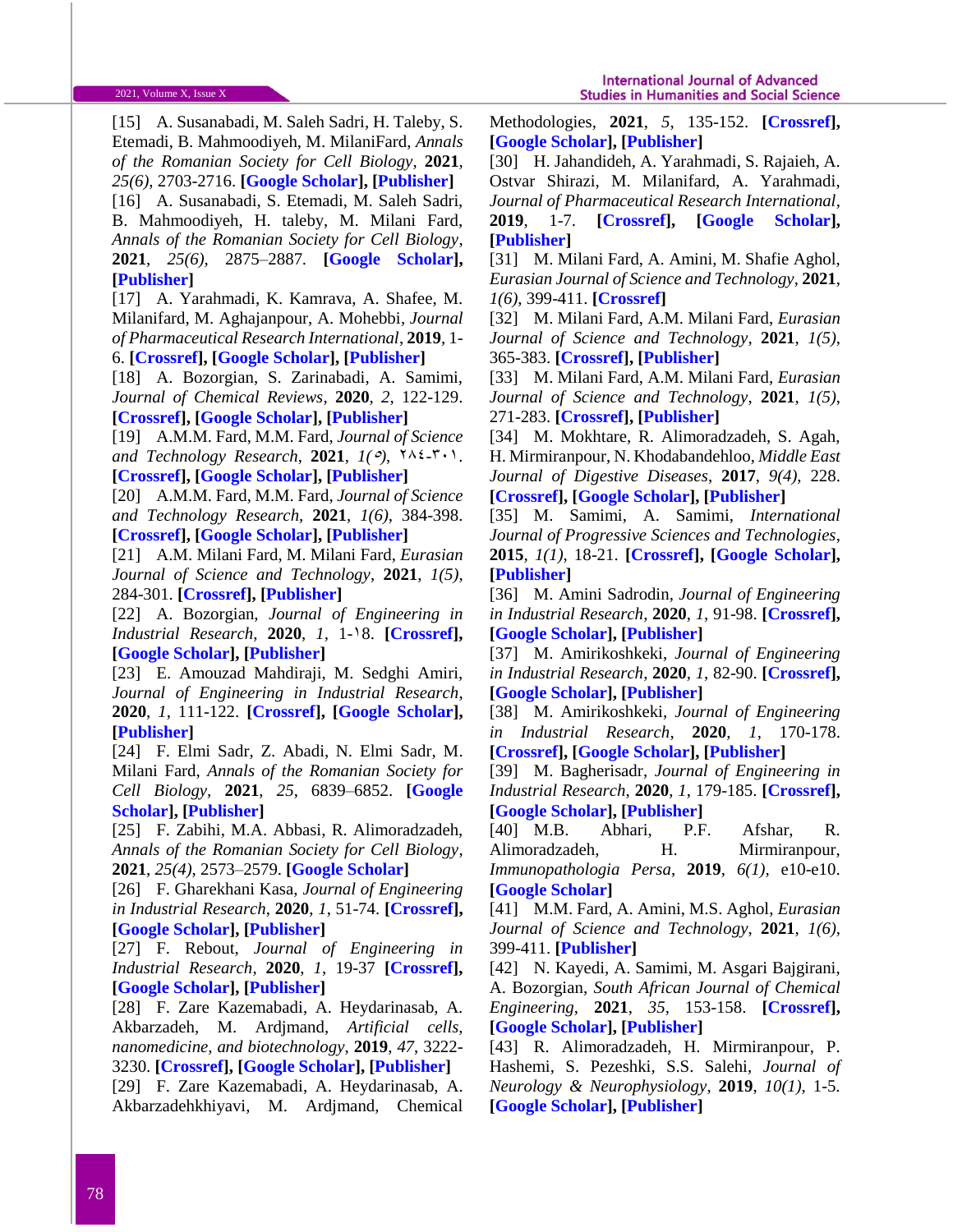[44] R. Alimoradzadeh, M. Mokhtare, S. Agah, *Iranian Journal of Ageing*, **2017**, *12(1)*, 78-89. **[\[Google Scholar\]](https://scholar.google.com/scholar?hl=en&as_sdt=0%2C5&q=R+Alimoradzadeh%2C+M+Mokhtare%2C+S+Agah%2C+Comparing+the+Prevalence+of+Constipation+Risk+Factors+in+the+Elderly+With+and+Without+Constipation+in+Hazrat-e+Rasoul+%28PBUH%29+Hospital%2C+Iranian+Journal+of+Ageing&btnG=), [\[Publisher\]](http://salmandj.uswr.ac.ir/browse.php?a_id=1201&sid=1&slc_lang=en&html=1)**

[45] R. Alimoradzadeh, M.A. Abbasi, F. Zabihi, H. Mirmiranpour, *Iranian Journal of Ageing*, **2021**, *15(4)*, 524-533. **[\[Google Scholar\]](https://scholar.google.com/scholar?hl=en&as_sdt=0%2C5&q=+R+Alimoradzadeh%2C+MA+Abbasi%2C+F+Zabihi%2C+H+Mirmiranpour%2C+Effect+of+Anesthetics+on+Oxidant+and+Antioxidant+Parameters+After+Inguinal+Hernia+Surgery+in+Older+Patients%2C+Iranian+Journal+of+Ageing&btnG=), [\[Publisher\]](https://salmandj.uswr.ac.ir/browse.php?a_id=2053&slc_lang=en&sid=1&ftxt=1&html=1)**

[46] R. Rezaei, A. Samimi, *International Science and Investigation journal*, **2014**, *3(1)*, 41-49. **[\[Google Scholar\]](https://scholar.google.com/citations?hl=en&user=YhvFZdcAAAAJ&view_op=list_works&sortby=pubdate)**

[47] S. Etemadi, B. Mahmoodiyeh, S. Rajabi, A. Kamali, M. Milanifard, *Annals of the Romanian Society for Cell Biology*, **2021**, *25(4)*. **[\[Google](https://scholar.google.com/scholar?hl=en&as_sdt=0%2C5&q=S+Etemadi%2C+B+Mahmoodiyeh%2C+S+Rajabi%2C+A+Kamali%2C+M+Milanifard%2C+Evaluation+effectiveness+and+safety+of+Hyperbaric+and+Isobaric+Bupivacaine+for+spinal+anesthesia+for+noncesarean+delivery+surgery%3A+A+Systematic+Review+and+Meta-Analysis%2C+Annals+of+the+Romanian&btnG=)  [Scholar\]](https://scholar.google.com/scholar?hl=en&as_sdt=0%2C5&q=S+Etemadi%2C+B+Mahmoodiyeh%2C+S+Rajabi%2C+A+Kamali%2C+M+Milanifard%2C+Evaluation+effectiveness+and+safety+of+Hyperbaric+and+Isobaric+Bupivacaine+for+spinal+anesthesia+for+noncesarean+delivery+surgery%3A+A+Systematic+Review+and+Meta-Analysis%2C+Annals+of+the+Romanian&btnG=), [\[Publisher\]](http://eprints.savehums.ac.ir/387/)**

[48] S. Susanabadi, Etemadi, M.S. Sadri, B. Mahmoodiyeh, H. Taleby, M.M. Fard, *Annals of the Romanian Society for Cell Biology*, **2021**, *25*, 2875–2887. **[\[Crossref\]](https://annalsofrscb.ro/index.php/journal/article/view/5916), [\[Google Scholar\]](https://scholar.google.com/scholar?hl=en&as_sdt=0%2C5&q=Comparing+Transversus+Abdominis+Plane+Block+and+Wound+Infiltration+without+Liposome+Anesthetics+in+Adult+Patients%3A+Systematic+Review+and+Meta-Analysis&btnG=), [\[Publisher\]](https://annalsofrscb.ro/index.php/journal/article/view/5916)**

[49] S. Susanabadi, Etemadi, M.S. Sadri, B. Mahmoodiyeh, H. Taleby, M.M. Fard, *Annals of the Romanian Society for Cell Biology*, **2021**, *25*, 2875–2887. **[\[Crossref\]](https://annalsofrscb.ro/index.php/journal/article/view/5916), [\[Google Scholar\]](https://scholar.google.com/scholar?hl=en&as_sdt=0%2C5&q=Comparing+Transversus+Abdominis+Plane+Block+and+Wound+Infiltration+without+Liposome+Anesthetics+in+Adult+Patients%3A+Systematic+Review+and+Meta-Analysis&btnG=), [\[Publisher\]](https://annalsofrscb.ro/index.php/journal/article/view/5916)**

[50] S Zarinabadi, A Esfandiyari, SA Khoddami, A Samimi, Journal of Fundamental and Applied Sciences, **2016**, *8(2)*, 1133-1149. **[\[Crossref\]](https://doi.org/10.4314/jfas.8vi2s.96), [\[Google Scholar\]](https://scholar.google.com/scholar?hl=en&as_sdt=0%2C5&q=S+Zarinabadi%2C+A+Esfandiyari%2C+SA+Khoddami%2C+A+Samimi%2C+Investigating+the+factor+influencing+the+flow+behavior+and+performance+of+condensate+gas+reservoirs%2C+2016%2C+Journal+of+Fundamental+and+Applied+Sciences+&btnG=), [\[Publisher\]](https://www.ajol.info/index.php/jfas/article/view/142609)**

[51] S. Zarinabadi, A. Samimi, *Journal of Fundamental and Applied Sciences*, **2016**, *8(2)*, 1160-1172. **[\[Crossref\]](https://doi.org/10.4314/jfas.8vi2s.98), [\[Google Scholar\]](https://scholar.google.com/scholar?hl=en&as_sdt=0%2C5&q=S+Zarinabadi%2C+A+Samimi%2C+Investigating+the+effects+of+water+vaporization+on+the+production+of+gas+condensate+reservoirs%2C+2016%2C+Journal+of+Fundamental+and+Applied+Sciences+&btnG=), [\[Publisher\]](https://www.ajol.info/index.php/jfas/article/view/142616)**

[52] S.A. Mirmalek, F. Tirgari, H.R. Alizadeh, *Iranian Journal of Surgery*, **2005**, *13*, 48-54. **[\[Google Scholar\]](https://scholar.google.com/scholar?hl=en&as_sdt=0%2C5&q=+STUDY+AND+COMPARISON+BETWEEN+MALIGNANT+BREAST+TUMORS+AND+RELATED+SUROUNDING+BENIGN+TISSUE+ABOUT+HER-2+RECEPTOR+PERSISTENCE&btnG=)**

[53] S.M.S. Mirnezami, F. Zare Kazemabadi, A. Heydarinasab, *Progress in Chemical and Biochemical Research*, **2021**, *4*, 191-206. **[\[Crossref\]](http://dx.doi.org/10.22034/pcbr.2021.277907.1182), [\[Google Scholar\]](https://scholar.google.com/citations?hl=en&user=3cWk2lkAAAAJ), [\[Publisher\]](http://www.ijnc.ir/article_38621.html)**

[54] Sadr F.E., Abadi Z., Sadr N.E., Fard M.M., *Ann. Romanian Soc. Cell Biol.,* **2021**, *25*, 6839 [**[Crossref](https://annalsofrscb.ro/index.php/journal/article/view/852)**], [**Google [Scholar](https://scholar.google.com/scholar?hl=en&as_sdt=0%2C5&q=The+Risk+for+SARS-Cov-2+Virus+Contamination+through+Surgical+Smoking+and+Aerosolization+by+Laparoscopic+Surgery%3A+A+Systematic+Review&btnG=)**], [**[Publisher](https://annalsofrscb.ro/index.php/journal/article/view/852)**]

[55] E*.* Amouzad Mahdiraji, *Signal Processing and Renewable Energy*, **2020**, *4(3)*, 67-80. **[\[Google](https://scholar.google.co.uk/citations?user=FUbIdCIAAAAJ&hl=en)  [Scholar\]](https://scholar.google.co.uk/citations?user=FUbIdCIAAAAJ&hl=en), [\[Publisher\]](http://spre.azad.ac.ir/article_676125.html)**

[56] E.A. Mahdiraji, N. Ramezani, *International Journal of Science and Engineering Investigations (IJSEI)*, **2020**, *9(96)*, 24-28. **[\[Google Scholar\]](https://scholar.google.co.uk/citations?user=FUbIdCIAAAAJ&hl=en), [\[Publisher\]](https://www.google.com/url?sa=t&rct=j&q=&esrc=s&source=web&cd=&cad=rja&uact=8&ved=2ahUKEwjJzZHAu9rxAhWSxoUKHcCLABUQFjAAegQIAxAD&url=http%3A%2F%2Fwww.ijsei.com%2Fpapers%2Fijsei-99620-05.pdf&usg=AOvVaw0Tm692Q3rf69QVpjijF_Ce)**

[57] E. Amouzad Mahdiraji, N. Ramezani, *Signal Processing and Renewable Energy*, **2020**, *4(1)*, 37- 50. **[\[Google Scholar\]](https://scholar.google.co.uk/citations?user=FUbIdCIAAAAJ&hl=en), [\[Publisher\]](http://spre.azad.ac.ir/article_671131.html)**

[58] E.A. Mahdiraji, N. Ramezani, *International Journal of Science and Engineering Investigations (IJSEI)*, **2020**, *9(96)*, 35-42. **[\[Google Scholar\]](https://scholar.google.co.uk/citations?user=FUbIdCIAAAAJ&hl=en), [\[Publisher\]](https://www.google.com/url?sa=t&rct=j&q=&esrc=s&source=web&cd=&cad=rja&uact=8&ved=2ahUKEwje%20segvNrxAhVPXBoKHe0VCTUQFjAAegQIAxAD&url=http%3A%2F%2Fwww.ijsei.com%2Fpapers%2Fijsei-99620-07.pdf&usg=AOvVaw3_0nlGRIWFbGyCzpNMoLXr)**

[59] E. Amouzad Mahdiraji, M. Sedghi Amiri, *Journal of Engineering in Industrial Research*, **2021**, *2(1)*, 7-16. **[\[Crossref\]](https://doi.org/10.22034/jeires.2021.120274), [\[Google Scholar\]](https://scholar.google.co.uk/citations?user=FUbIdCIAAAAJ&hl=en), [\[Publisher\]](http://www.jeires.com/article_120274.html)**

[60] E. Amouzad Mahdiraji, *Electronic and Computer Engineering*, **2020**, *6*, 245–250. **[\[Google](https://scholar.google.co.uk/citations?user=FUbIdCIAAAAJ&hl=en)  [Scholar\]](https://scholar.google.co.uk/citations?user=FUbIdCIAAAAJ&hl=en), [\[Publisher\]](http://www.crpase.com/viewmore.php?pid=187&title=Model%20Reference%20Adaptive%20Control%20of%20Linear%20System%20Despite%20Sensor%20Bias)**

[61] E. Amouzad Mahdiraji, A. Yousefi Talouki, *Journal of Chemical Reviews*, **2021**, *3(1)*, 40-49. **[\[Crossref\]](http://dx.doi.org/10.22034/jcr.2021.118806), [\[Google Scholar\]](https://scholar.google.co.uk/citations?user=FUbIdCIAAAAJ&hl=en), [\[Publisher\]](http://www.jchemrev.com/article_118806.html)**

[62] E. Amouzad Mahdiraji, *Electronic and Computer Engineering*, **2020**, *6*, 238–244. **[\[Google](https://scholar.google.co.uk/citations?user=FUbIdCIAAAAJ&hl=en)  [Scholar\]](https://scholar.google.co.uk/citations?user=FUbIdCIAAAAJ&hl=en), [\[Publisher\]](http://www.crpase.com/viewmore.php?pid=186&title=Investigation%20of%20Overvoltages%20Caused%20by%20Lightning%20Strikes%20on%20Transmission%20Lines%20and%20GIS%20Substation%20Equipment)**

[63] E. Amouzad Mahdiraji, *Gazi Mühendislik Bilimleri Dergisi (GMBD)*, **2020**, *6(2)*, 138-144. **[**Crossref**], [\[Google Scholar\]](https://scholar.google.co.uk/citations?user=FUbIdCIAAAAJ&hl=en), [\[Publisher\]](https://dergipark.org.tr/tr/pub/gmbd/issue/56490/716829)**

[64] E. Amouzad Mahdiraji, *Journal of Chemical Reviews*, **2021**, *3(2)*, 147-159. **[\[Crossref\]](https://doi.org/10.22034/jcr.2020.120918), [\[Google](https://scholar.google.co.uk/citations?user=FUbIdCIAAAAJ&hl=en)  [Scholar\]](https://scholar.google.co.uk/citations?user=FUbIdCIAAAAJ&hl=en), [\[Publisher\]](http://www.jchemrev.com/article_120918.html)**

[65] E. Amouzad Mahdiraji, M. Amiri, *Journal of Engineering Technology and Applied Sciences*, **2020**, *5(3)*, 133-147. **[\[Crossref\]](https://doi.org/10.30931/jetas.842846), [\[Google Scholar\]](https://scholar.google.co.uk/citations?user=FUbIdCIAAAAJ&hl=en), [\[Publisher\]](https://dergipark.org.tr/en/pub/jetas/issue/58662/842846)**

[66] E. Amouzad Mahdiraji, *Journal of Scientific Perspectives*, **2020**, *4(4)*, 245-254. **[\[Crossref\]](https://doi.org/10.26900/jsp.4.021), [\[Google Scholar\]](https://scholar.google.co.uk/citations?user=FUbIdCIAAAAJ&hl=en), [\[Publisher\]](https://dergipark.org.tr/en/pub/jsp/issue/57837/827234)**

[67] E. Amouzad Mahdiraji, M. Sedghi Amiri, *International Journal of Smart Electrical Engineering*, **2020**, *09(01)*, 13-21. **[\[Google](https://scholar.google.co.uk/citations?user=FUbIdCIAAAAJ&hl=en)  [Scholar\]](https://scholar.google.co.uk/citations?user=FUbIdCIAAAAJ&hl=en), [\[Publisher\]](http://ijsee.iauctb.ac.ir/article_679283.html)**

[68] E. Amouzad Mahdiraji, S.M. Shariatmadar.. *Advanced Journal of Science and Engineering*, **2020**, *1(1)*, 27-31. **[\[Crossref\]](https://doi.org/10.22034/AJSE2011027.), [\[Google Scholar\]](https://scholar.google.co.uk/citations?user=FUbIdCIAAAAJ&hl=en), [\[Publisher\]](https://www.sciengpub.com/adv-j-sci-eng/article/view/advjscieng20011027)**

[69] E. Amouzad Mahdiraji, S. Shariatmadar, *International Journal of Smart Electrical Engineering*, **2019**, *08(04)*, 143-148. **[\[Google](https://scholar.google.co.uk/citations?user=FUbIdCIAAAAJ&hl=en)  [Scholar\]](https://scholar.google.co.uk/citations?user=FUbIdCIAAAAJ&hl=en), [\[Publisher\]](http://ijsee.iauctb.ac.ir/article_675348.html)**

[70] E. Amouzad Mahdiraji, A. Yousefi Talouki, *Journal of Chemical Reviews*, **2020**, *2(4)*, 284-291. **[\[Crossref\]](http://dx.doi.org/10.22034/jcr.2020.255102.1088), [\[Google Scholar\]](https://scholar.google.co.uk/citations?user=FUbIdCIAAAAJ&hl=en), [\[Publisher\]](http://www.jchemrev.com/article_118727.html)**

[71] E. Amouzad Mahdiraji, S.A. Shariatmadar, *International Journal of Smart Electrical Engineering*, **2019**, *08(02)*, 51-58. **[\[Google](https://scholar.google.co.uk/citations?user=FUbIdCIAAAAJ&hl=en)  [Scholar\]](https://scholar.google.co.uk/citations?user=FUbIdCIAAAAJ&hl=en), [\[Publisher\]](http://ijsee.iauctb.ac.ir/article_673348.html)**

[72] E. Amouzad Mahdiraji, S. Shariatmadar. *International Journal of Smart Electrical*